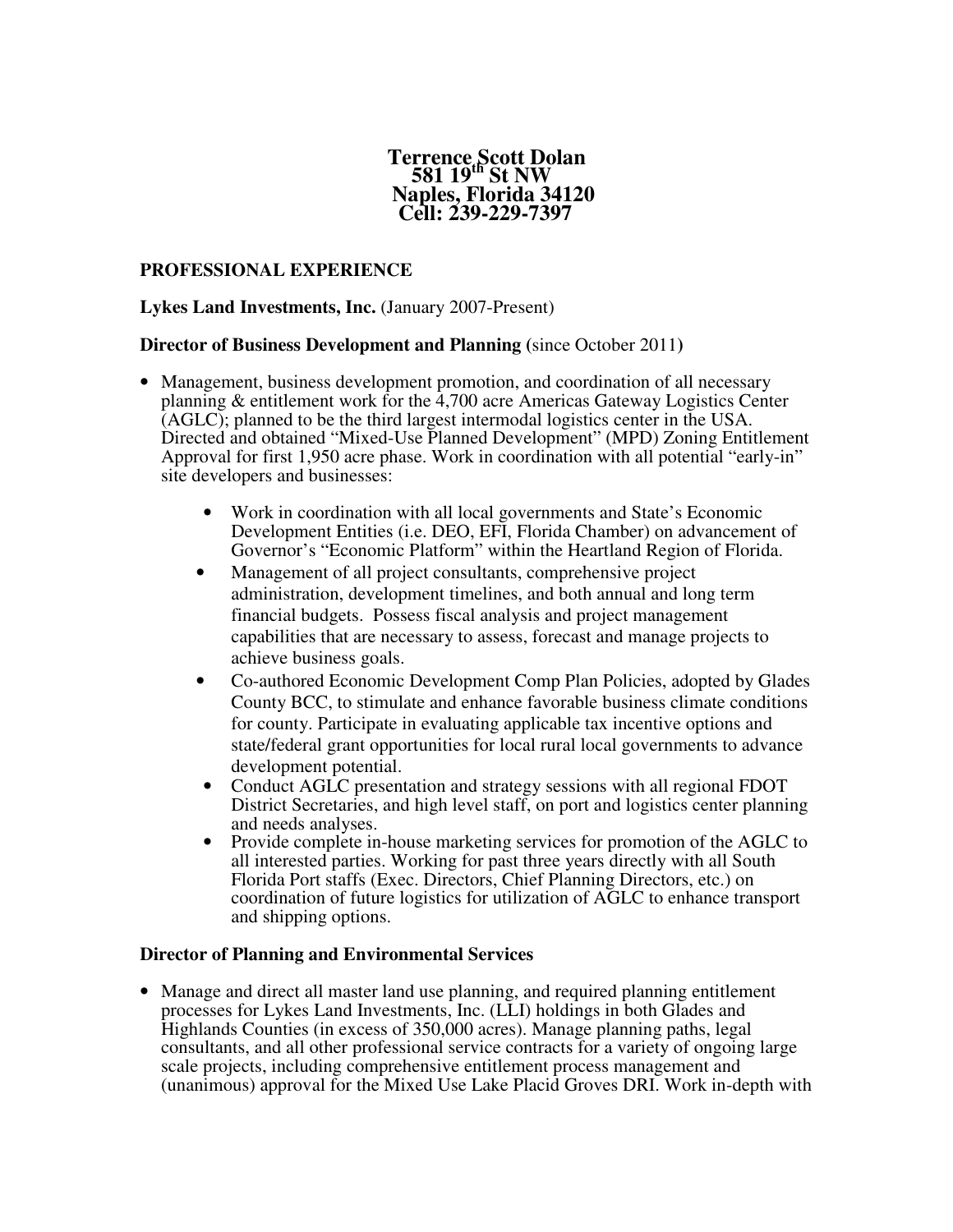state, regional and local governments (i.e. County Commissioners, staff, etc.) to develop, promote and approve a multitude of business initiatives created by LLI.

- Coordinated with Florida Power & Light (FP&L), acting as LLI representative, on all land use siting and permitting issues related to future 1,600 acre (future) solar panel field on Lykes Bros land holdings in Glades County. Potential to be the largest facility in the USA. Handle all interfaces with FP&L on contractual land sale issues, permitting, environmental and wildlife mitigation review (2008-2012).
- Directed all USFWS Panther Mitigation Negotiations/Planning Scenarios, Rural Land Stewardship (RLS) and Mitigation Banking Analyses, and potential South Florida Panther Future Corridor Alignments for the company. \* Also, see WCI Communities related experience below.
- Assist with all potential economic development opportunities to determine applicability for Lykes' land holdings.
- Act as lead company representative on green building initiatives for LLI. Use past work experiences to attend and participate in many green building councils and group events around the State of Florida.

Assist with all company due diligence, public relations and internal web site design for LLI. Work in development of project financial proformas, forecasting anticipated financial needs, phasing and allocations.

### **WCI Communities, Inc., Fort Myers & Naples, Florida** (September 1988 to January 2007),

### **Director of Environmental Services**

- Directed all required federal, state and local environmental permit negotiations, associated due diligence actions and land acquisition, and wetland and wildlife mitigation for corporation in order to initiate site development of large-scale master planned communities.
- Administered WCI's (multi-million dollar contract) business partnership with Audubon International's Gold Signature Certification Program for all participating WCI Communities.
- Oversaw all environmental entitlements and planning related issues; including postpermit monitoring and compliance for over 50,000 acres of total land holdings. Analyzed and delineated wetland jurisdictional lines on properties. Used full working knowledge of land use issues and present day legalities related to protected wildlife species, current mitigation policies and associated regulatory requirements. Maintained productive working relationships (long term) with various USFWS staff, SFWMD staff and present Governing Board members, as well as SWFRPC, FDEP, FFWCC and Local Government personnel.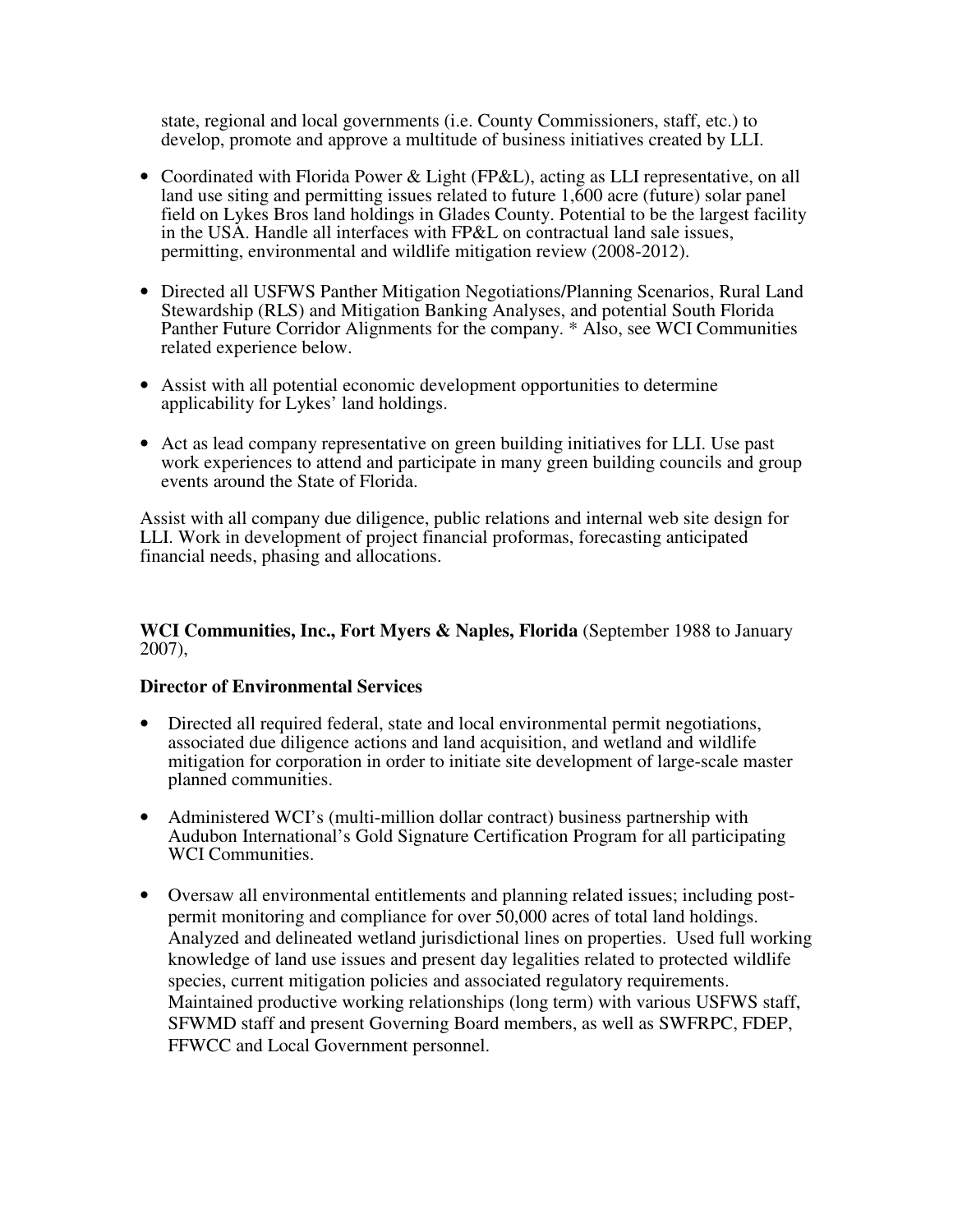- Supervised a departmental annual budget in excess of \$3,000,000. Work in development of project financial proformas, forecasting anticipated financial needs, phasing and allocations.
- Provided "expert testimony" for local and state government public hearing processes for all land use considerations and requests in the field of environmental policy and analysis of current rules and regulations. (i.e. Zoning Boards, Hearing Examiners, Planning Agencies, Board of County Commissioners, City Councils). Testified before the Governor and Cabinet regarding Sovereign Land Use Issues for WCI's marinas.
- Assisted in master site planning and strategy assessment for all communities under development or under consideration by WCI Communities. Successfully managed and negotiated all legal matters related to development environmental permitting and management. Directed WCI's regional and neighborhood park site development in the various communities.
- Routinely conducted media interviews and performed numerous public relation events with various entities (i.e., local and state News Media, NPR, Wall Street Journal, School Districts, Chambers of Commerce, Business Development Associations, National and Regional Publications, etc.). Worked closely with WCI Public Relations Department on events, corporate messaging and meeting media needs.
- **S.W. Fl. Regional Planning Council, Environmental Analyst,** January 1985 September 1988
- Reviewed and analyzed regionally significant environmental issues for a five-county S.W. Florida Area, including the analysis of 35 DRI applications.

### **South Florida Water Management District, Field Representative,** January 1983 - January 1985

# **SKILLS**

- High level project consultant management, complete project administration, development of project timelines. Provide valued input for creation of both annual and long term financial budgets for company. Possess fiscal analysis and project management capabilities that are necessary to assess, forecast and manage projects to achieve business goals.
- Known for possessing excellent writing and communication skills.
- Provide broad input for both the initial and "end result" planning and design of communities, utilizing knowledge of all core regulatory requirements. Provide the company with specific analyses, as they may pertain to planning, zoning and environmental issues facing the community design proposal.
- Skilled interpretation of cartographic and aerial data, along with basic CADD/GIS and other planning design tools necessary to advance the planning and development of communities. Work directly with GIS staffs on the development and database creation for department.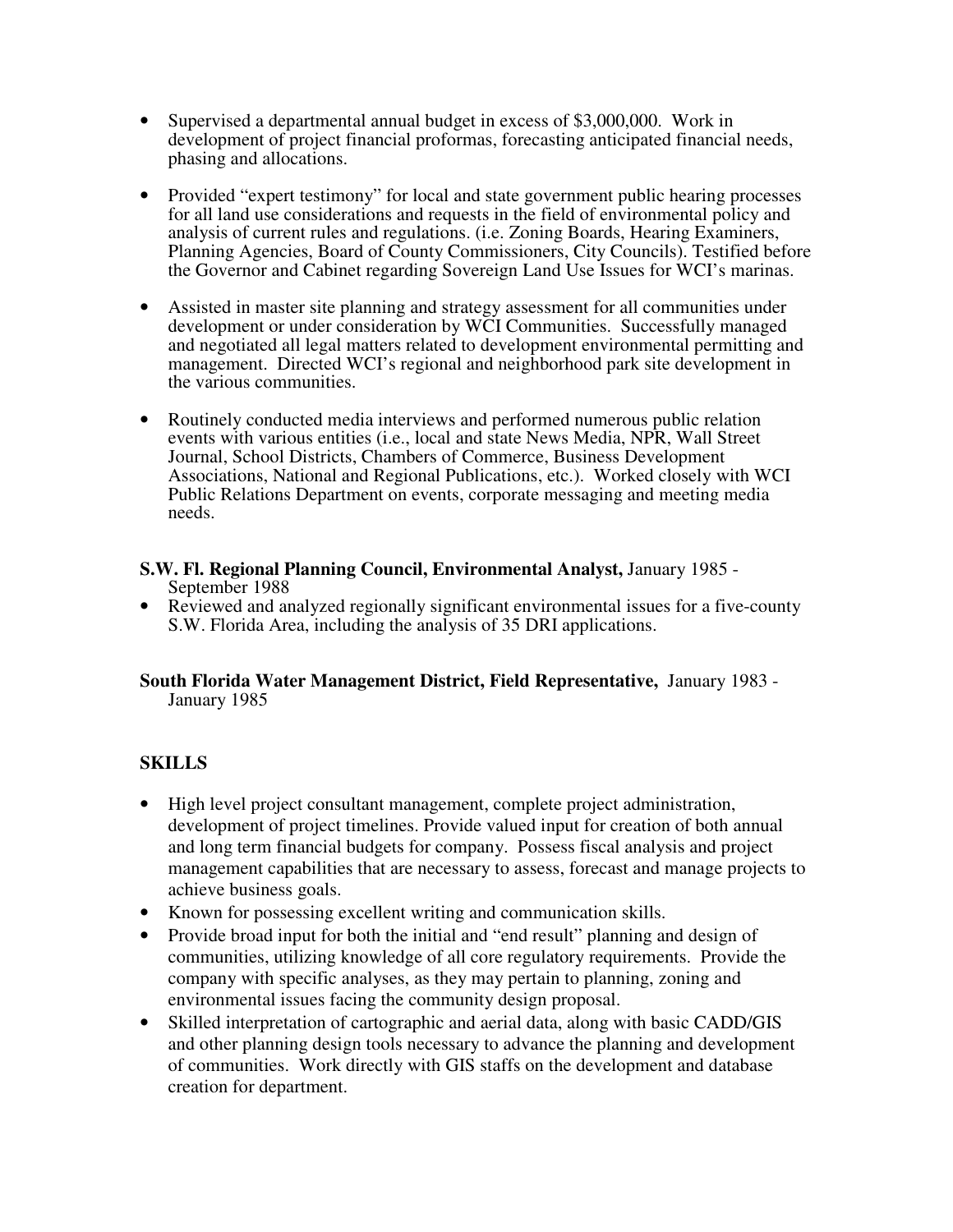- Proficient knowledge of MS Word, Excel, PowerPoint and Project.
- Self-Starter, Leader, Team Player, seen within all corporations as a "Jack-of-All Trades". Knows where to find the solution.

## **EDUCATION**

- University of South Florida, Tampa, Florida; Bachelor of Arts Degree in Social and Behavioral Sciences, December 1980. Double Major in Physical Geography and Experimental Psychology. Overall core emphasis on planning disciplines, natural resource-oriented courses and lab studies.
- Extensive planning background and comprehensive knowledge of SW Florida Planning and Environmental Issues for over thirty years. Utilized for many news interviews and magazine articles throughout the years as an excellent resource. Providing fair and balanced input.
- Partial Masters of Science Degree in Hydrology, USF, 1981-1982.
- Completed many continuing education courses in Environmental Law, Urban and Regional Planning, and Computer Utilization, well in excess of 200 hours.

## **AFFLIATIONS/APPOINTMENTS**

- Current Board Director of the Highlands County Industrial Development Authority and Economic Development Commission (IDA-EDC). Sitting member since October 2012.
- Graduate Member of Leadership Highlands Program, Class of 2011.
- Graduate of Leadership Hendry-Glades, May 2008.
- Served a County Commissioner appointed two-year term on the Collier County Environmental Advisory Council (EAC) (June 2005-June 2007).
- Graduate of the Leadership Collier Program (Class of 2004). Provided presentations to subsequent Leadership Classes in field of environmental permitting, business planning strategies and obtainment of required entitlements.
- Graduate of WCI Leadership Program (2005).
- Vice Chairman of the Estero Bay Agency for Bay Management (2002-2007), overall member (1999-2007).
- Member of both Florida and American Planning Association since 1985.
- Past member of CREW Environmental Trust Board of Trustees.
- Past S.W. Florida Coalition for Environmental Education (SWFCEE) Board Member.
- Member of multiple SFWMD Working Groups, representing development community interests. Continuing work effort, as requested.

### **PERSONAL**

- Married to Diana L. Dolan, four grown children (Ages 23-27 yrs. old)
- Own and have bred Appaloosa Horses; trail ride throughout numerous Florida State Parks and Forests, N.C. & Virginia Blue Ridge and Smoky Mountain Areas. Goal is to ride all available Florida State Parks and Forests; and in the future, participate in full-scale Montana cattle drive.